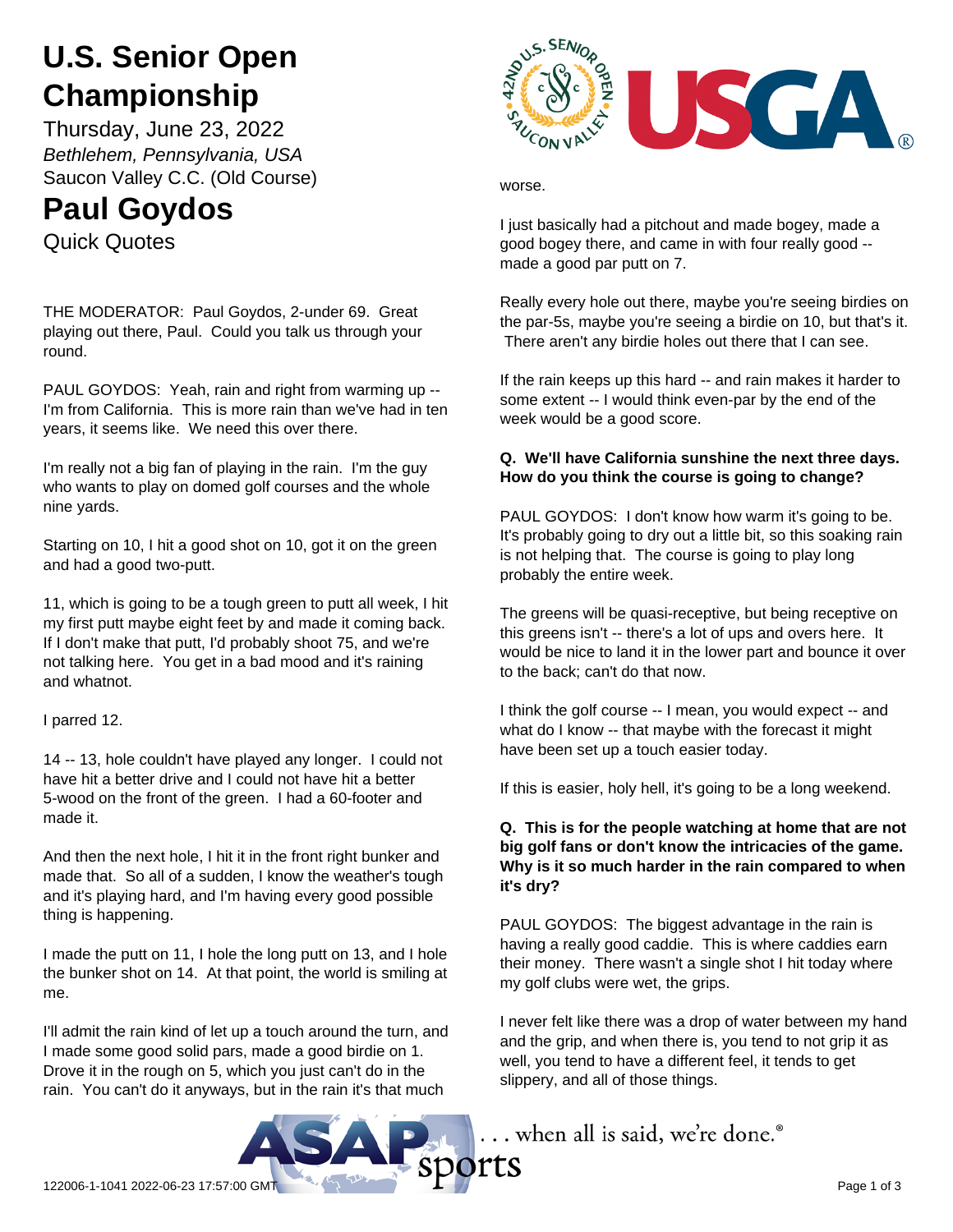So Chris did a fantastic job. It's just hard to grip the club. If it's just drizzling here and there -- it rained pretty steadily for four hours, and when it gets to that point everything gets saturated, and your clubs can get really slick if your caddie isn't on top of things.

Chris stayed on top of things, and most great caddies out here do. But that's the thing that's the hardest.

Of course it plays longer too obviously. The rough is harder to hit out of. It grabs your club more. It's wet. It's heavier. And the golf course plays two clubs longer every hole. There's holes where you're hitting 9-irons and now I'm hitting 7-irons and things like that.

#### **Q. Obviously the weather was pretty miserable. Did you have any problems at all with focus?**

PAUL GOYDOS: At 58 years old; you always have problems with focus. That's just part of the deal of playing the Champions Tour, or senior golf.

No, in that sense, I would actually argue the opposite. The bad weather tends to keep you a little more focused. You get very microfocused on what's this next shot.

Again, you get that a little bit more here. Every once in a while you're playing a golf tournament and you've got a 50-yard wide fairway, and you may be at 90 percent instead of 100 percent.

The USGA doesn't allow that. Their golf course setup is to penalize the guy that loses that little bit of focus, and I would say the weather kind of makes it a little bit easier to make sure you're there on each shot.

#### **Q. One other question I had was what are your impressions of the golf course?**

PAUL GOYDOS: It's hard. It's just hard. Again, I was a little -- they moved a few tees up today but not many. It's long and it's got difficult greens and it's got a lot of rough.

I would say this is as thick of rough as I played in a Senior U.S. Open, and this is my seventh or eighth one. I think it's a hard golf course.

Again, unless something funny happens, again, I think even-par is going to be a pretty good score playing the back nine on Sunday.

**Q. You've been playing pretty well your last three tournaments. Anything that's kind of come together in your game?**

PAUL GOYDOS: I hit the ball nicely. I hit a lot of fairways and a lot of greens today. I might have missed a couple of fairways and three or four greens, I'm not sure exactly, so that's not good.

To me, the better you hit it -- this is going to sound counterintuitive -- the easier it is to play away from the flag.

To me, if I know I'm hitting it where I'm looking on a tucked pin, it's much easier for me to hit the ball in the middle of the green and accept the 30-footer, which is what the USGA demands of your game.

When you're struggling tee to green and you're aiming at the middle of the green, you don't know where you're going to miss it sometimes so it's harder to aim -- in a sense to play safer. It's counterintuitive.

But the better I hit it, the easier it is for me to play safer, for lack of a better word.

So I came in feeling pretty good about my game. Part of that is just things are working out. I holed the bunker shots today, I make the 60-footer, I do the things to kind of keep the rounds going. I make the putt on 11 instead of miss the putt on 11.

When things aren't going well, those three things don't happen and I shoot 75. It's just kind of I'm on a pretty good run. Maybe things are working out for me, and I'm taking advantage of that. That's really it. I've driven the ball well. I hit it in the short cut once and hit it in the long stuff once today, I think, but when it gets wetter it does play wider for lack of a better word.

But I'm just kind of doing everything okay, and that's really what I need to do.

#### **Q. You mentioned 11. When that gets drier, how much tougher will that green get?**

PAUL GOYDOS: It's not often that I've sat and played a practice round -- we played it twice, played each nine twice -- but I couldn't figure out where the pin was going to be. I really couldn't find a spot that wasn't going to cause a backup.

That morning off of 10 they were just teeing off when we walked up to the tee, and I would imagine that's going to continue.

These old school golf courses have that. They were built when the greens were 8 or 9 on the Stimpmeter, not 11 on the Stimpmeter. There's a piece of me that really likes like. We used to go on TOUR and play Westchester, and they

... when all is said, we're done.®